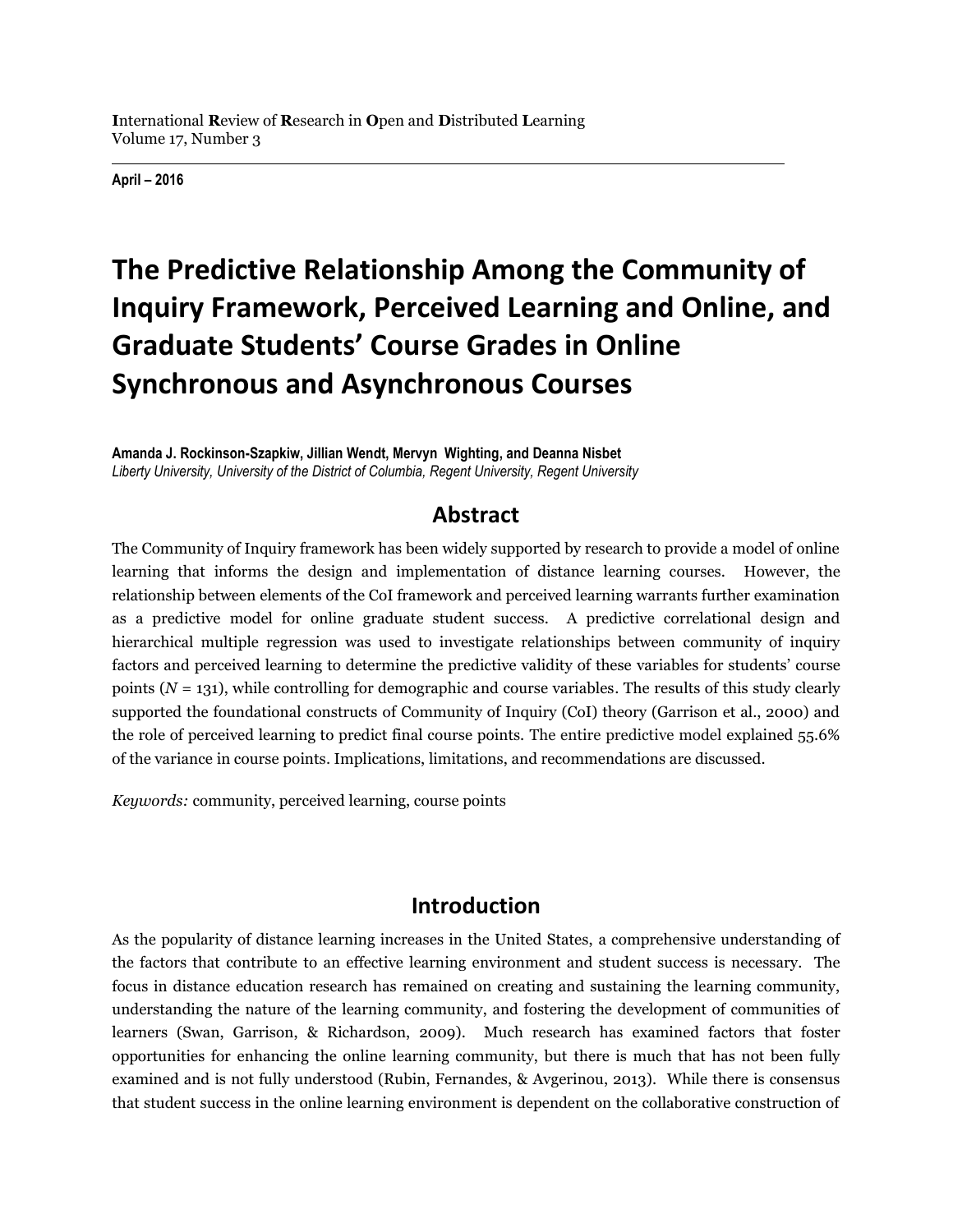knowledge and the building of a learning community (Swan et al., 2009), there exists some disparity among study results as well as documented areas in which further research is warranted (Rubin et al., 2013).

A specific area in need of further examination is that of student achievement outcomes and the creation of models to predict student achievement based on existing distance learning frameworks. Course grades and overall grade point averages (GPA) are widely considered the definitive measures of student learning and academic progress in higher education (e.g., Astin, 1985, 1993; Pascarella & Terenzini, 2005). These measures of student achievement outcomes have been associated with a number of factors. Self-reports of learning, or learning that the students themselves perceive is taking place (e.g., Richmond, Gorham, & McCroskey, 1987; Pace, 1990), is a factor that influences student achievement. Research also indicates a connection between students' sense of community and their learning outcomes (e.g., Akyol & Garrison, 2011; Arbaugh et al., 2008). Swan et al. (2009) argue that "constructivist approaches and community are necessary for creating and confirming meaning and are essential for achieving effective critical thinking" (p. 4) as critical thinking is an essential component of student achievement. Likewise, Garrison and Archer (2000) support that "construction of meaning may result from individual critical reflection but ideas are generated and knowledge constructed through the collaborative and confirmatory process of sustained dialogue within a critical community of learners" (p. 91), thus supporting the benefit of fostering a community among learners.

Although quantitative studies have examined the bivariate relationships between community, perceptions of learning, and online student achievement (Woods & Baker, 2004; Wighting, Nisbet, & Rockinson-Szapkiw, 2013), a comprehensive model considering the predictive validity of the three CoI constructs of teaching presence, social presence, and cognitive presence and perceptions of learning has yet to be examined. Considered together, they may be indicators of the final course points that students will earn, and, if identified as salient factors for success, the instructor may be able to target each factor and provide enriched learning.Thus, this study seeks to examine and provide support for the CoI framework while examining additional factors that predict successful student learning outcomes in the distance learning environment in an effort to create a predictive model for student course points.

# **Conceptual Framework**

#### **Sense of Community**

McMillan and Chavis (1986) define sense of community as "a feeling that members have of belonging, a feeling that members matter to one another and to the group, and a shared faith that members' needs will be met through their commitment to be together" (p. 9). Sense of community occurs when "members of online communities support common goals and a strong commitment to community goals…recognize boundaries that define who belongs and who does not, establish their own hierarchies of expertise and modes of interaction…and share a common history (Rovai, 2002, p. 199). Thus, the concept of sense of community is built upon constructivist views of learning and social learning theory (Swan et al., 2009) and is deemed an essential component to supporting social and intellectual learning goals (Rovai, 2002).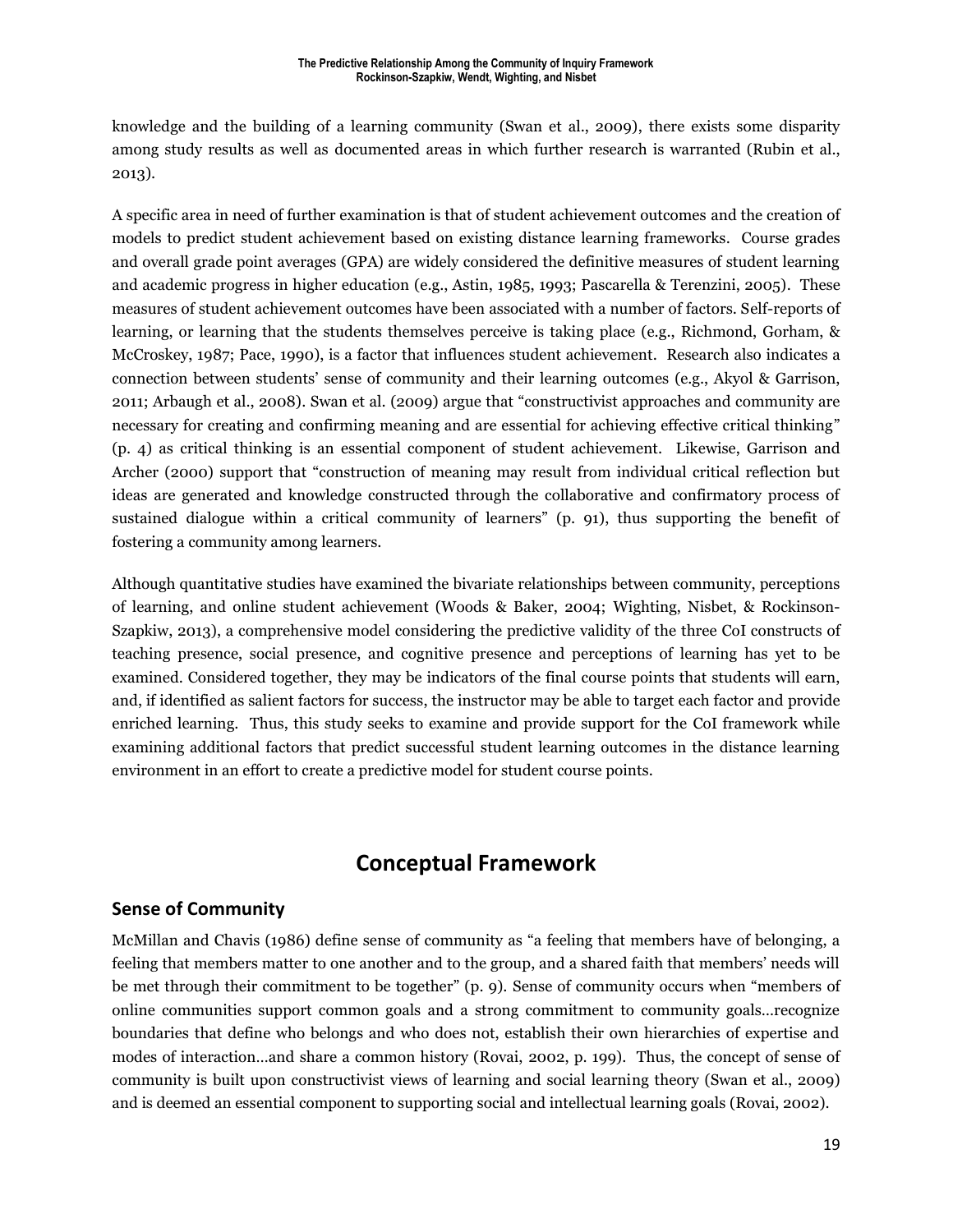In an educational setting, community includes two underlying dimensions: social community and learning community. Social community, derived primarily from the work of McMillan and Chavis (1986) and McMillan (1996), represents the feelings of the community of students regarding their spirit, cohesion, trust, safety, interaction, interdependence, and sense of belonging. Learning community consists of the feelings of community members regarding the degree to which they share group norms and values and the extent to which their educational goals and expectations are satisfied by group membership. Learning community is closely related to the work of Glynn (1981) and Royal and Rossi (1997), who argue that common goals and values are essential elements of community, and Strike (2004), who theorizes that normation, or the willingness of students to internalize group-shared expectations, is an important aspect of a learning community. As such, learning has been recognized as a social activity, which is further supported by the Community of Inquiry (CoI) framework (Garrison, Anderson, & Archer, 2010).

#### **Community of Inquiry**

Taking into account the importance of interactions in online learning (Moore, 1989) and the social and cognitive nature of inquiry in a learning community (Garrison et al., 2010), Garrison et al., (2000) proposed the CoI framework as a model for the development and delivery of effective online education following a collaborative constructivist perspective. The CoI framework "assumes that effective online learning, especially higher order learning, requires the development of community" (Swan et al., 2009, p. 5). Garrison and Cleveland-Innes (2005) noted that "it is valuable and even necessary to create a community of inquiry where interaction and reflection are sustained; where ideas can be explored and critiqued; and where the processes of critical inquiry can be scaffolded and modeled" (p. 134). Thus, in order for students to achieve in their online classes, three elements must be present: social presence (SP), cognitive presence (CP), and teaching presence (TP). SP is defined as "the degree to which a person is perceived as a 'real person' in mediated communication" (Gunawardena & Zittle, 1997, p. 9); thus, an individual's perceptions of uniqueness as well as trust and identification with the group. CP is defined as the opportunity to collaboratively construct meaning through reflection and discourse (Garrison et al., 2000). TP consists of the presence of instructional design and organization, facilitation of discourse, and instruction (Garrison et al., 2000) and is considered the "binding element in creating a community of inquiry for educational purposes" (Garrison et al., 2000, p. 96).

Some researchers have criticized the CoI model (Shea et al., 2011). Shea et al. (2012) suggested that learning presence may serve as an additional construct that acts as a valid predictor of learning and, specifically course grades, when examining student self-regulatory behaviors in the distance learning environment. Although some research is beginning to support the investigation of a fourth factor within the CoI framework (learning presence; Arbaugh et al., 2008; Shea et al., 2012), qualitative and initial quantitative empirical evidence has supported the validity of the three factor model (Arbaugh et al., 2008; Arbaugh & Hwang, 2006; Stien, Wanstreet, Calvin, Overtoom, & Wheaton, 2005) and recognized the original CoI model as being a solid framework for examining the role of the learner and the instructor in overall learning outcomes (Arbaugh et al., 2008; Shea et al., 2012). Thus, as the construct of learning presence is still under investigation as a fourth factor; in this research, the three factor model is used.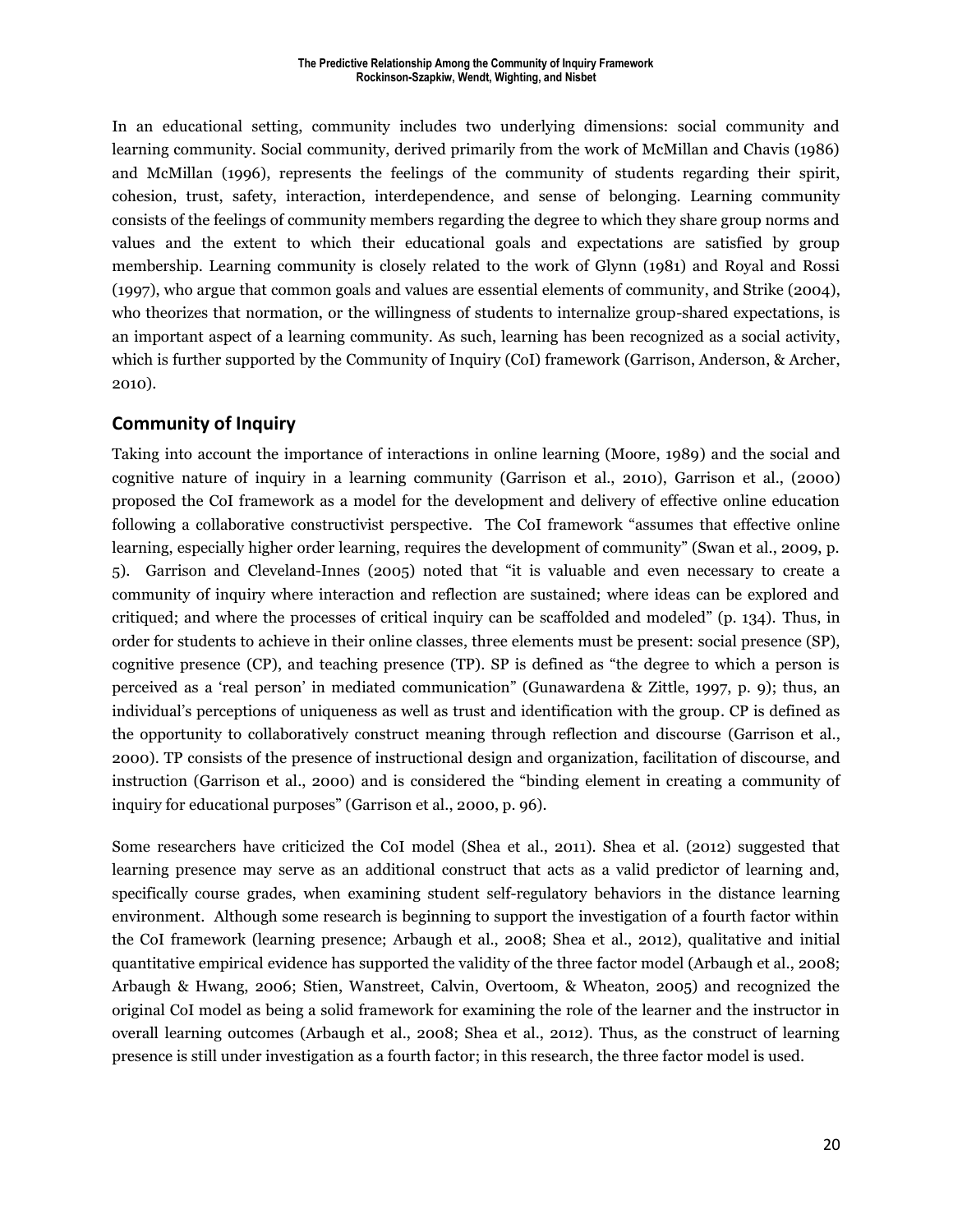Each of the three elements of the CoI framework (SP, CP, and TP) are considered to be multidimensional and interdependent (Swan et al., 2009) and have been hypothesized to have an influence on students' learning experiences. For instance, Akyol and Garrison (2011) suggest that collaborative development of cognitive presence in online discussions and students' perception of cognitive presence are associated with high perceptions of learning and grades. Likewise, research has supported that students' social presence corresponds with their performance in their online classes and their course grades earned (Kang, Liw, Kim, & Park, 2014; Russo & Benson, 2005). In the online learning environment, student perceptions of social presence have been shown to contribute to an environment that fosters students' attendance to one another, the sharing of ideas, the building of trust, and peer collaboration (Russo & Benson, 2005). Studies have consistently demonstrated that student group interaction and social presence are strongly associated with learning outcomes (Arbaugh & Hwang, 2006; Williams, Duray, & Reddy, 2006). As each of the three factors of the CoI have been independently associated with student achievement outcomes and collectively all three factors have been shown to have good predictive validity for perceived learning and satisfaction (Arbaugh et al., 2008), it is hypothesized that all three elements of the CoI framework will be positively associated with online students' course grades.

#### **Perceived Learning**

The construct of perceived learning is also important in higher education learning outcomes; it quantifies whether a student feels that learning is taking place and has been associated with student grades (Wighting, Nisbet, & Rockinson-Szapkiw, 2013). Bloom (1956), identified that learning occurs not only in the cognitive and affective realms, but also in psychomotor domains; thus, perceived learning is comprised of all three. According to Rodriguez, Plax, and Kearney (1996), affective learning subsumes student motivation and promotes greater student learning as "affective learning represents the attitudes students develop about the course, the topic, and the instructor" (Russo & Benson, 2005, p. 55).

Recent studies that have examined the construct of perceived learning have reported relationships with other aspects of learning. Baturay (2011) concluded that students' course satisfaction is highly related to their perceived cognitive learning, and that students' perceived cognitive learning was observed to have a very strong relationship with learner-to-content interaction. Russo and Benson (2005) found that student perceptions of the presence of others were related to both affective and cognitive learning outcomes and that the various dimensions of presence may predict different student learning outcomes (Kang et al., 2014), thus warranting further examination on the predictive power of each domain. According to Wighting, Nisbet & Rockinson-Szapkiw (2013), the higher the sense of both social and learning community that students have, the higher their perceived learning will be in all three subscales of the construct (cognitive, affective, and psychomotor perceived learning). Consequently, the online students who participated in this study are likely to have increased confidence if they perceive they are learning new and valuable information from their coursework. Students' perceived learning is measureable using the Cognitive, Affective, and Psychomotor (CAP) Perceived Learning Scale (Rovai, The Wighting, Baker, & Grooms, 2009). It is hypothesized that perceived learning will be associated with course grades.

## **Purpose and Purpose Statement**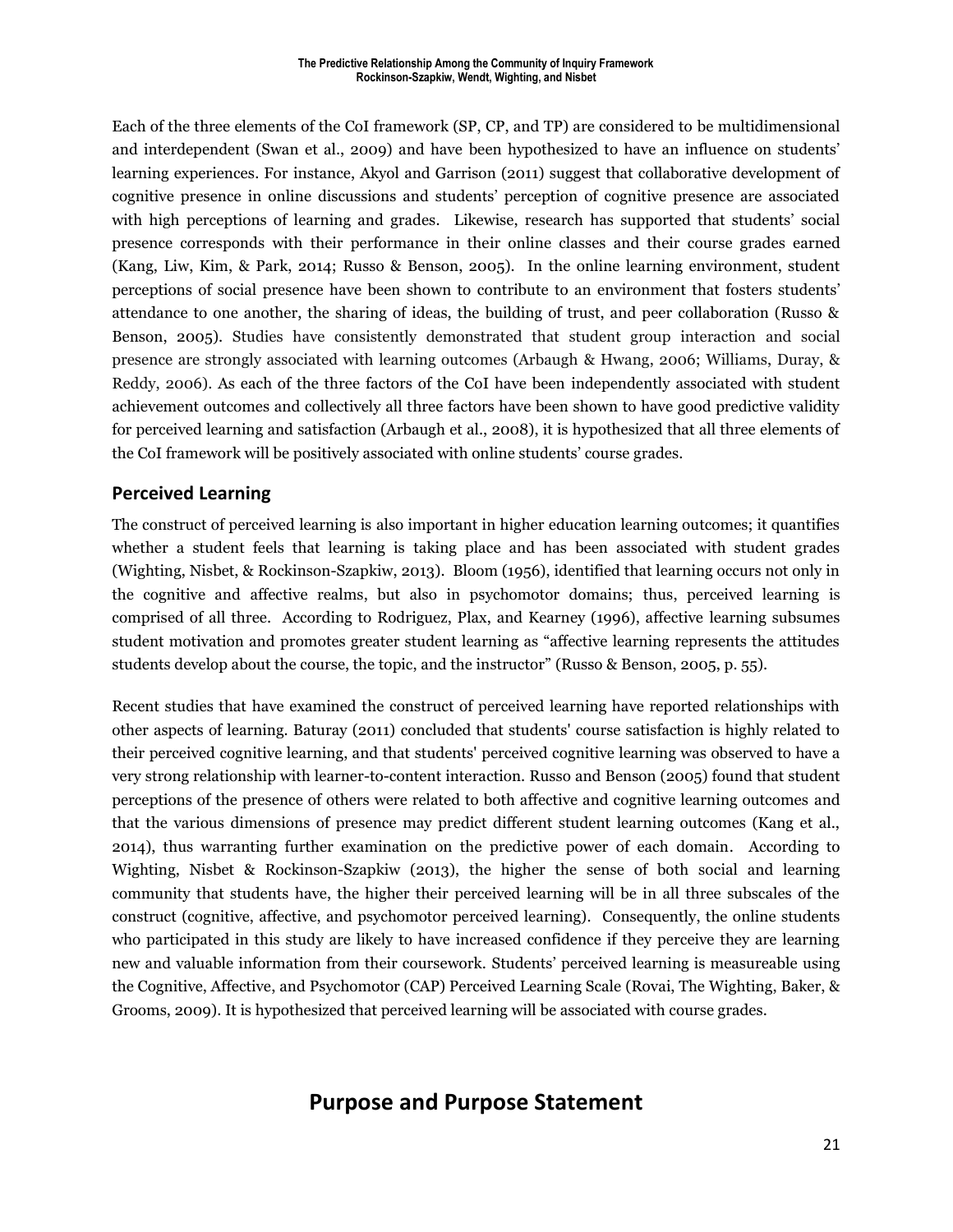While several frameworks and models exist to explain effective online learning, the CoI framework has gained increased attention across disciplines in both graduate and undergraduate environments (Garrison, Anderson & Archer, 2000; Swan et al., 2009). While the CoI framework has been used as a theoretical grounding in numerous qualitative studies (Garrison & Cleveland-Innes, 2005; Stodel, Thompson, & MacDonald, 2006; Wanstreet & Stein, 2011; Whipp & Lorentz, 2009) and quantitative research, studies that examine the relationship among the framework's three elements collectively and student learning outcomes is limited (Ho & Swan, 2007; Kim et al., 2014). Collectively, the three elements of the model have been shown to have good predictive validity for perceived learning and satisfaction in online courses (Arbaugh, 2008); however, course outcomes such as grades still need to be examined (Akyol & Garrison, 2011; King & Witt, 2009) to further demonstrate that the CoI framework is a valid and useful theory to explain effective graduate distance education. Together with CoI, perceptions of learning maybe an important dimension of online graduate student achievement (Woods & Baker, 2004; Wighting, Nisbet, & Rockinson-Szapkiw, 2013). Thus, the purpose of this study was to determine the ability of cognitive presence, teaching presence, social presence, and perceptions of learning to predict online graduate students' end of course grades.

# **Methodology**

#### **Research Design and Analysis**

A predictive correlational design and hierarchical multiple regression (HMR) was used to examine whether students' sense of community of inquiry and perceived learning predicted their course points, while controlling for demographic variables and online course format. For the HMR, variables were entered into the analysis in blocks as seen in Table 1. Consistent with the above discussed theory, it was hypothesized that the predictor variables would significantly describe variance within course points.

Sex and ethnicity were used as demographic, categorical control variables in order to consider whether sex acted as a cofounding variable in the relationship among teacher presence, social presence, cognitive presence, and perceived learning. Given that demographic variables temporally precede the constructs of CoI and perceived learning, demographic variables were considered as a potential control variable in the regression and, thus, were entered into Block 1 of the research model. The regression model follows similar educational research that places sex and race as covariate variables controlled for in prediction studies. Community is often seen in the literature as necessary for learning, thus CoI was added into the model next. Perceived learning was added into the model as a final variable (see Table 1).

Table 1

*Blocks for the Hierarchical Multiple Regression*

| <b>Block</b>       | Variable     | <b>Empirical Support</b>  |
|--------------------|--------------|---------------------------|
| Block <sub>1</sub> | Demographics | Arbaugh, 2008; Rockinson- |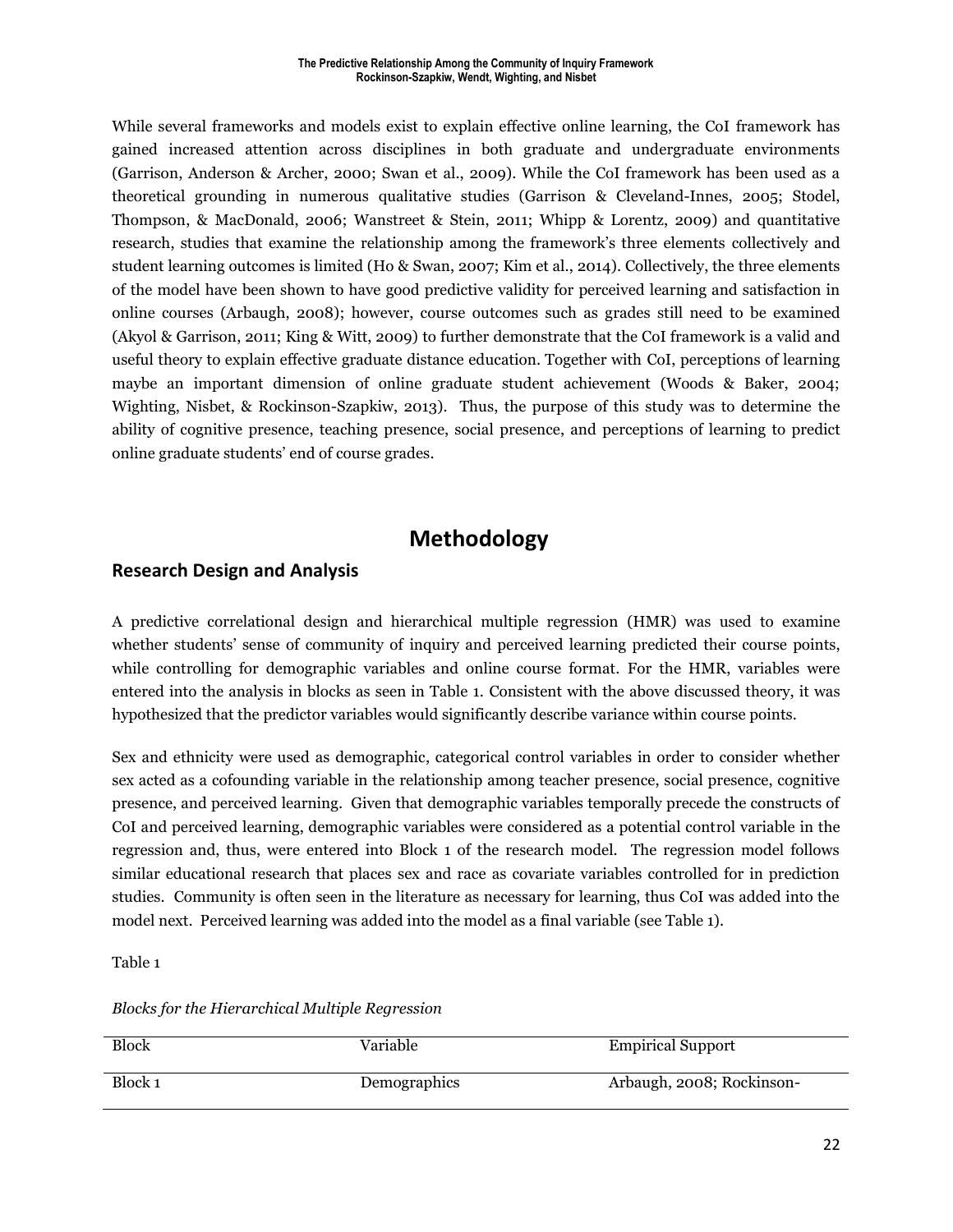|         |                                                           | Szapkiw, 2012                                                 |
|---------|-----------------------------------------------------------|---------------------------------------------------------------|
| Block 2 | Course format                                             | Arbaugh, 2008; Rockinson-                                     |
|         |                                                           | Szapkiw, 2012                                                 |
| Block 3 | Community of Inquiry (cognitive,<br>social, and teaching) | Arbaugh et al., 2008; Shea et al.,<br>2012; Swan et al., 2009 |
| Block 4 | Perceived learning                                        | Wighting et al., 2013; Kang et al.,<br>2014                   |

#### **Participants and Setting**

A convenience sample of 131 students enrolled in online, graduate level educational technology courses from Spring 2012 to Spring 2013 at a private institution in central Virginia served as the sample for this research study. All students who participated in the study were working toward a Master of Education (MEd) in Teaching and Learning with Educational Technology and Online Instruction concentration. The sample consisted of both males ( $n = 52$ ) and females ( $n = 79$ ), ranging in age from 18 to 59. Most of the participants were Caucasian ( $n = 99$ ). However, the sample also included African American ( $n = 25$ ), Hispanic ( $n = 5$ ), and American Indian ( $n = 4$ ) students. The participation rate for the survey was 95%.

The students participated in one of two educational technology courses; both were requirements for the MEd program. The courses were 8 weeks in length and delivered between Spring 2011 to Spring 2013. Students earned three semester hours of college credit for each course. One course focused on current trends and issues in educational technology and was delivered online using an asynchronous format. The other course focused on the use of educational technology in instruction and course design and was delivered online via a combination of asynchronous and synchronous technologies. The asynchronous only courses were delivered via the Internet using content management systems (CMSs) and learning management systems (LMSs) such as Blackboard™, Angel, and university-created sites. Using the available systems, students accessed and retrieved content, submitted assignments, retrieved grades, and completed quizzes and exams. Collaboration among the teachers and students took place through email, message boards, announcements, Wikis, blogs, and discussion forums.

In the synchronous and asynchronous combination courses, learning occurred via the Internet using two mediums: (a) CMSs or LMSs and (b) e-conferencing systems. Similar to the asynchronous courses, the courses were not limited to a particular courseware platform; Angel, and Blackboard ™, and universitycreated sites were used. The CMSs and LMSs were used by students for the same purposes in the synchronous and asynchronous combination courses as they were in the asynchronous only courses: access and retrieval of content and grades, submission of assignments, blogging, and completion of quizzes and exams. Communication and collaboration were done using email, message boards, announcements, Wikis, blogs, and discussion forums. In contrast to the asynchronous only group, the synchronous and asynchronous combination group utilized e-conferencing systems which allowed for synchronous communication and collaboration among peers and between the students and the instructor. Webex was used for two synchronous sessions between the students and the instructor. Additionally, three synchronous peer group sessions were held which were not limited to any particular e-conferencing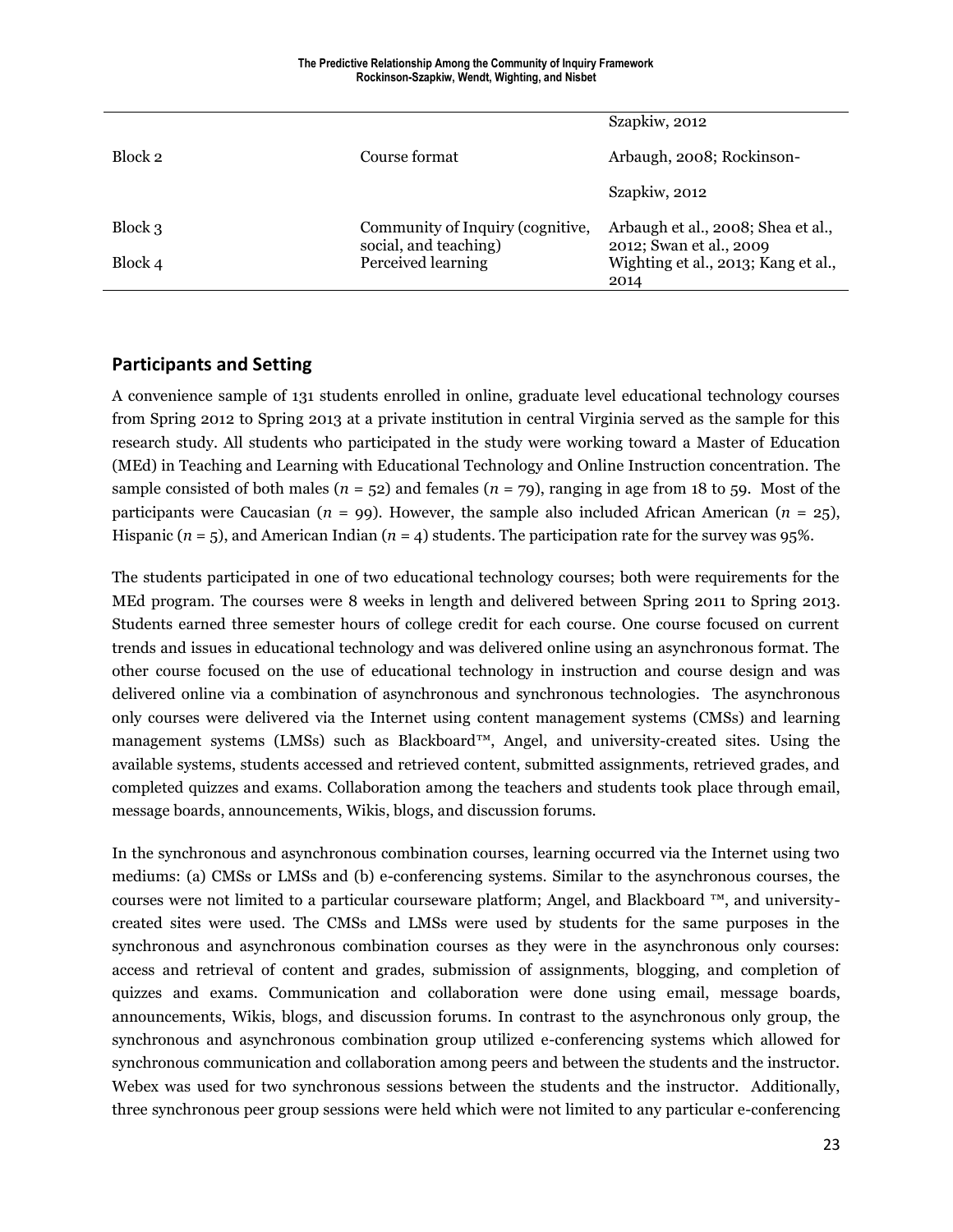system; Adobe® Acrobat® Connect™, Skype™, and Google HangOut were used. Using the collaborative e-conferencing software, students—both with the instructor and independent of the instructor—in remote geographical locations worked collaboratively on course assignments, studied for exams and quizzes, presented class presentations, and listened to lectures. During the synchronous sessions with the instructor, text chat, application sharing, polling, video, and recording and archiving were used.

#### **Procedures and Instrumentation**

At the end of each educational technology course students were asked to complete a survey to assist with course and program improvement. They earned ten points for completing the survey; they were also provided an alternative writing assignment to earn the points if they chose not to complete the survey. A course assignment link was made available so that participants could read an informed consent statement outlining that the survey may be used for program improvement and to request that they assist in the research by completing a Web-based survey. The survey consisted of questions related to their demographics and type of course. The survey also consisted of the CAP Perceived Learning Scale (Rovai et al., 2009) and Community of Inquiry Framework survey (Arbaugh et al., 2008). The survey data were obtained as archival data after institutional review board approval was given. Grades were obtained from the Blackboard grade book.

The CAP Perceived Learning Scale (Rovai et al., 2009) served as a predictor variable and was used to measure perceived learning in three domains: cognitive, affective, and psychomotor. It consists of a 9 item self-report survey. On a 7-point Likert-type scale (0 to 6), participants chose a response that best reflected their experience with the learning activity. Scores on the total composite scale ranged from a 0 to 54, and scores on each subscale ranged from 0 to 18. Higher scores reflected higher perceptions of learning. The CAP Perceived Learning Scale has good construct validity as evidenced by factor analysis and reliability (Rovai et al., 2009). Cronbach's coefficient alpha is reported at .79 for the instrument (Rovai, et al., 2009).

The CoI framework survey (Arbaugh et al., 2008) served as a predictor variable and was used to assess participants' perceived sense of social presence, cognitive presence, and teacher presence on a 34-item self-report consisting of the three subscales of social presence, cognitive presence, and teacher presence. On a 5-point Likert scale (i.e.,  $4 =$  strongly agree,  $3 =$  agree,  $2 =$  neutral,  $1 =$  disagree, and  $0 =$  strongly disagree), participants indicated the response that best reflected their feelings about statements such as "Online or Web-based communication is an excellent medium for social interaction," ''The instructor clearly communicated important course topics," and "Problems posed increased my interest in the course." Scores on the social presence scale ranged from 0 to 36, the cognitive presence scale ranged from 0 to 48, and the teacher presence scale ranged from 0 to 52. Higher scores reflected a stronger sense of social presence, cognitive presence, and teacher presence. Evidence supported good construct validity (Arbaugh et al., 2008). Cronbach's coefficient alpha for the social presence, cognitive presence, and teacher presence subscales were .91, .95, and .94, respectively (Arbaugh et al., 2008).

The researchers also collected data on the following control variables as previous research has demonstrated that these variables influence the criterion and predictor variables under study (Arbaugh, 2008; Rockinson-Szapkiw, 2012): Sex (0 = Female, 1 = Male); Ethnicity (0 = Caucasian, 1 = Other); and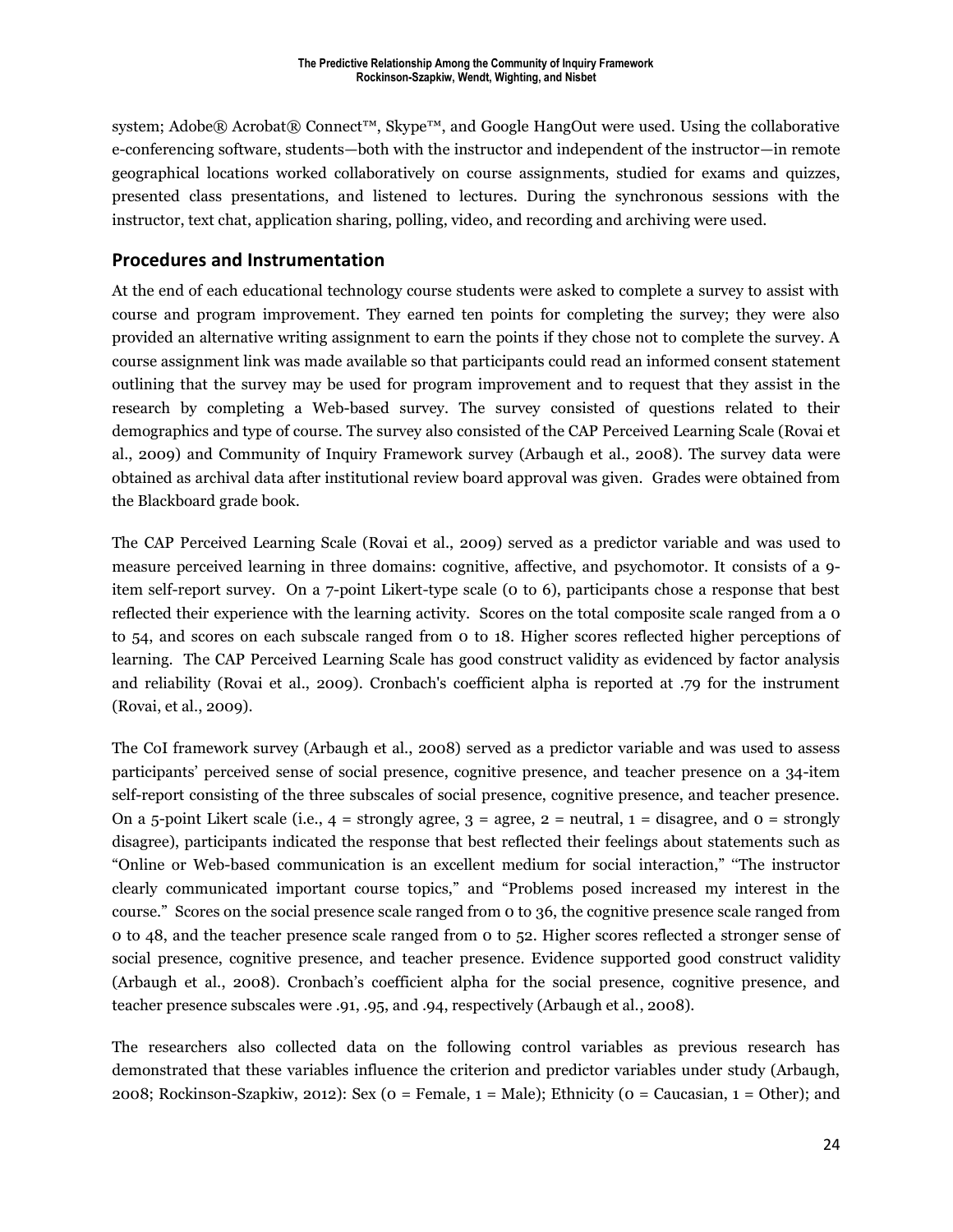type of online format ( $1=$  Synchronous,  $o =$  Asynchronous). The type of online format for delivery of instruction and discussion included both (a) asynchronous and (b) a combination of synchronous (including audio/visual) and asynchronous.

Course points served as the criterion variable. The maximum number of points earned in the graduate course was 1010. As recorded in the syllabus, the grading scale is as follows:  $A = 960-1010$  A- = 940– 959  $B_+ = 920 - 939$   $B = 890 - 919$   $B_+ = 870 - 889$   $C_+ = 850 - 869$   $C = 820 - 849$   $C_+ = 800 - 819$   $D_+ =$ 780–799  $D = 750 - 779$ ,  $D = 730 - 749$ ,  $F = 729$  and below.

### **Results**

A hierarchical multiple regression (HMR) was used to assess how graduate students' sense of community and perceived learning predict their course grades while controlling for demographic variables and the type of course format. Preliminary analyses showed no major violations of the assumption tests of normality, homoscedasticity, linearity, and extreme outliers. While course points were positively skewed, which is expected when examining graduate students, the residuals were examined using a use a histogram with superimposed normal curve and a P-P plot and found to be approximately normally distributed. As a regression analysis is fairly robust to deviations from normality (Warner, 2013), the finding that the residuals were approximately normally distributed provided rational to continue with the planned regression analysis. Correlation analyses demonstrated a significant relationship between the majority of the predictor and the criterion variables, with no correlation coefficient over .7. Further, a significant relationship among each pair of the predictor variables existed with no correlation coefficient over .7 (Table 2). Multicollinearity was not a concern. Descriptive statistics are reported in Table 3.

#### Table 2

*Correlation Matrix for the Predictor Variables*

|                                                                                                                                                   | Course   | CP        | <b>SP</b>   | TP        | AL       | PL              | CL |
|---------------------------------------------------------------------------------------------------------------------------------------------------|----------|-----------|-------------|-----------|----------|-----------------|----|
|                                                                                                                                                   | points   |           |             |           |          |                 |    |
|                                                                                                                                                   |          |           |             |           |          |                 |    |
| Cognitive Presence (CP)                                                                                                                           | $.217*$  |           |             |           |          |                 |    |
|                                                                                                                                                   |          |           |             |           |          |                 |    |
| Social Presence (SP)                                                                                                                              |          |           |             |           |          |                 |    |
|                                                                                                                                                   | $.489**$ | $.641**$  |             |           |          | -               |    |
|                                                                                                                                                   |          |           |             |           |          |                 |    |
| Teaching Presence (TP)                                                                                                                            | $.623**$ | $.458**$  | $.526^{**}$ |           |          |                 |    |
|                                                                                                                                                   |          |           |             |           |          |                 |    |
| Affective Learning (AL)                                                                                                                           |          |           |             |           |          |                 |    |
|                                                                                                                                                   | .097     | $.494***$ | $.391***$   | $.321***$ |          |                 |    |
| Psy. Learning (PL)                                                                                                                                |          |           |             |           |          |                 |    |
|                                                                                                                                                   | $.276**$ | $.441***$ | $.398**$    | $.318***$ | $.492**$ | $\qquad \qquad$ |    |
|                                                                                                                                                   |          |           |             |           |          |                 |    |
| Cognitive Learning (CL)                                                                                                                           |          |           |             |           |          |                 |    |
|                                                                                                                                                   | $.407**$ | .123      | $.211*$     | $.225***$ | .120     | $.504^{**}$     |    |
| $\overline{M}$ $\rightarrow$ $\overline{M}$ $\rightarrow$ $\overline{M}$ $\overline{M}$ $\rightarrow$ $\overline{M}$ $\rightarrow$ $\overline{M}$ |          |           |             |           |          |                 |    |

*Note*. \* *p* < .05, \*\* *p* < .001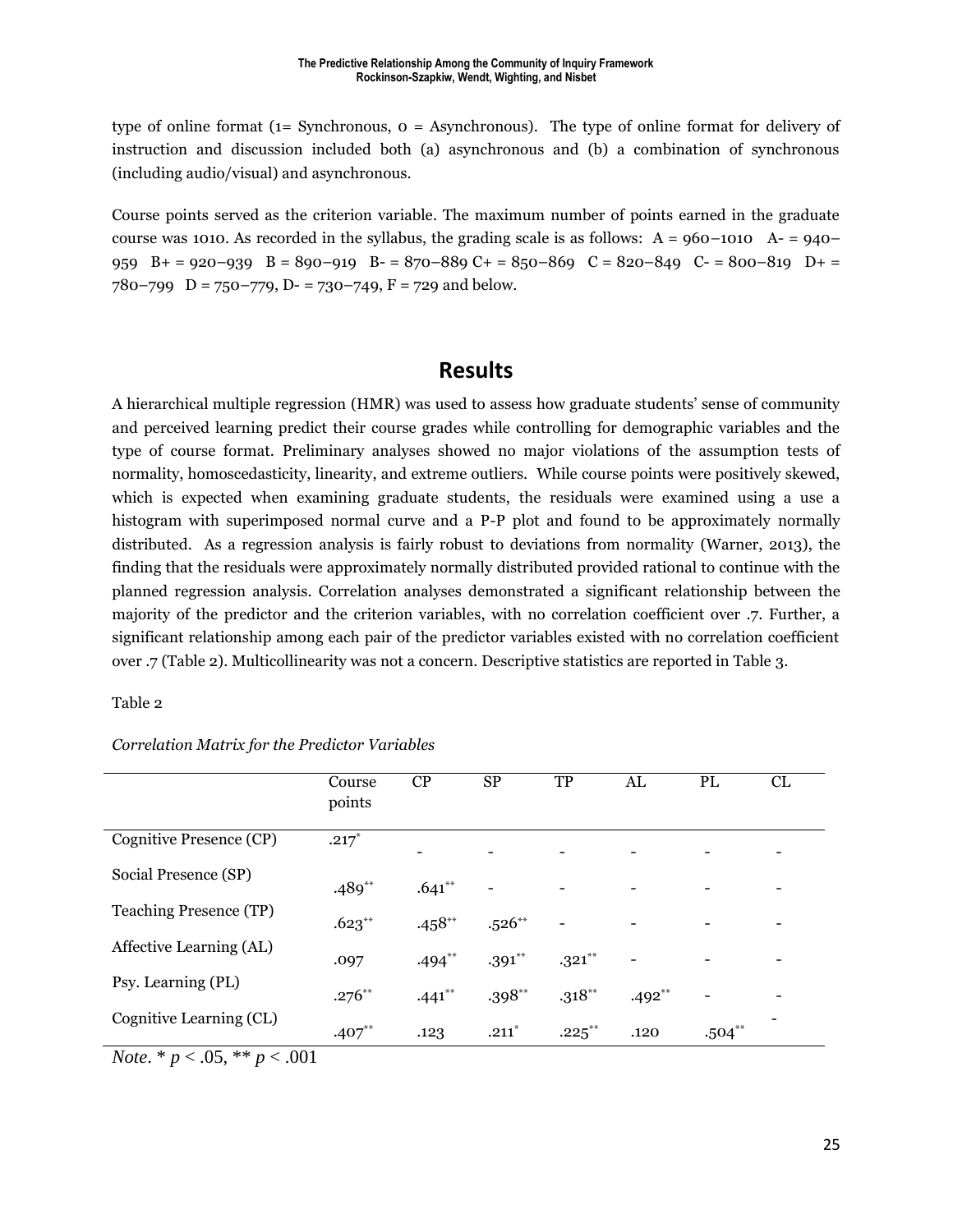Table 3

| Variables                      | М      | SD    |
|--------------------------------|--------|-------|
| <b>Course Points</b>           | 957.69 | 55.39 |
| Community of Inquiry (Block 3) |        |       |
|                                |        |       |
| <b>Cognitive Presence</b>      | 40.80  | 6.91  |
| <b>Teaching Presence</b>       | 43.69  | 6.89  |
| <b>Social Presence</b>         | 31.16  | 4.73  |
| Perceived Learning (Block 4)   |        |       |
| Affective                      | 13.48  | 3.45  |
| Psychomotor                    | 14.98  | 2.96  |
| Cognitive                      | 13.85  | 4.49  |

*Descriptive Statistics for the Criterion and Predictor Variables*

Frequency and descriptives for the type of online course format (Block 2) and demographic variables (Block 1) are discussed in the participant section and found in Table 3. Males had higher course points than females. Caucasians had higher course points than African Americans, American Indians, and Hispanics. Students who used both asynchronous and synchronous technologies in their course scored higher points in their course than those who used only asynchronous technologies (Table 4).

Table 4

*Descriptive Statistics for Course Points Disaggregated by Sex, Ethnicity, and Format of Online Course (*N *= 131)*

Variable *M SD n* Ethnicity

African-American 909.07 15.97 25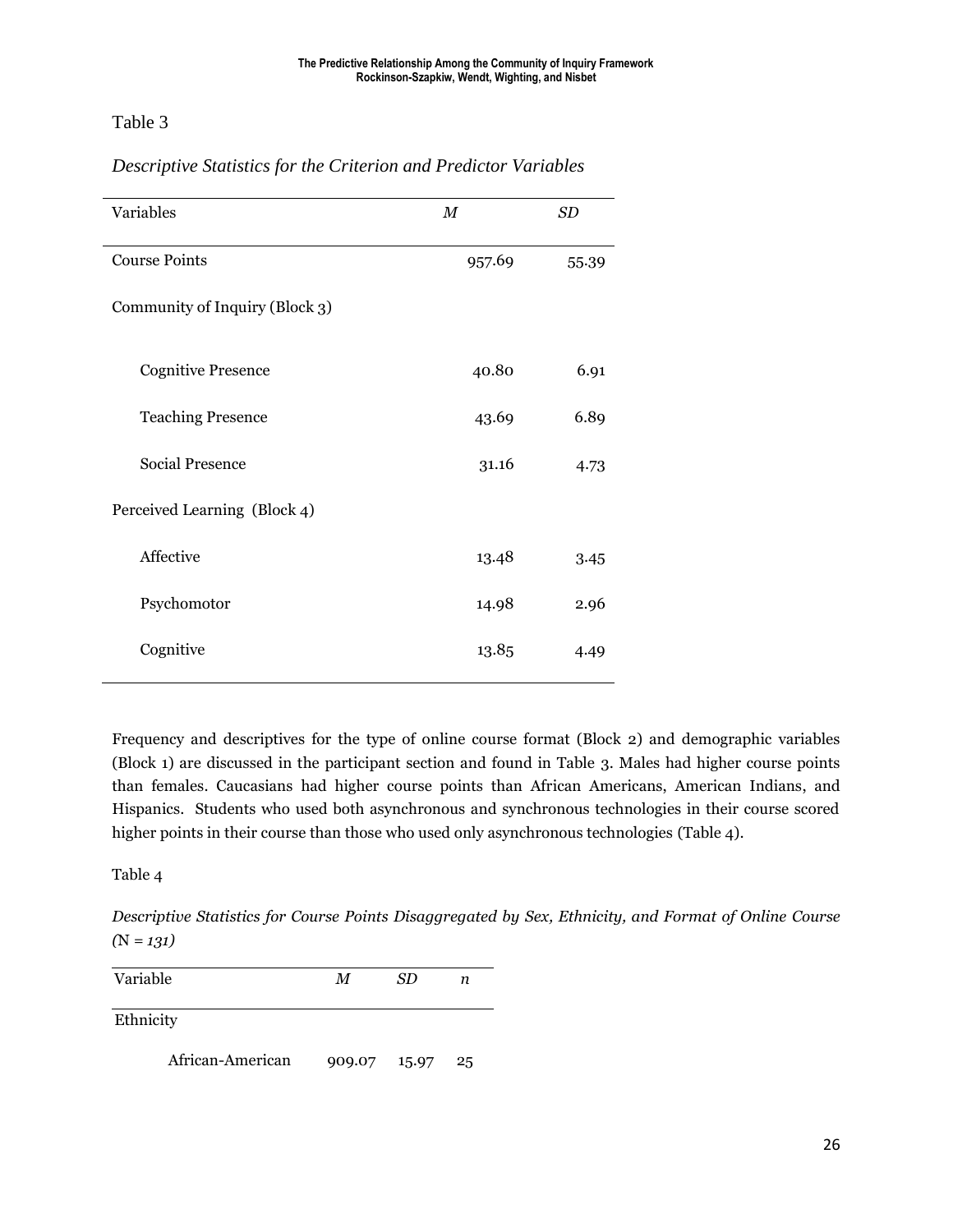|                | Caucasian       |              | 970.03 4.11    | 99             |  |  |
|----------------|-----------------|--------------|----------------|----------------|--|--|
|                | Hispanic        |              | 951.75 20.33   | 5              |  |  |
|                | American Indian | 963.37 20.03 |                | $\overline{4}$ |  |  |
| Sex            |                 |              |                |                |  |  |
|                | Male            |              | 962.07 7.49 52 |                |  |  |
|                | Female          |              | 954.82 6.35 79 |                |  |  |
| Type of format |                 |              |                |                |  |  |
|                | Asynchronous    | 952.49 7.21  |                | 65             |  |  |
|                | Synchronous     | 962.81 6.46  |                | 66             |  |  |
|                |                 |              |                |                |  |  |

The results of the HMR models for Blocks 1 and 2, which consisted of the control variables (i.e., sex, ethnicity, and type of program), reached statistical significance,  $F(2,128) = 4.74$ ,  $p = .01$  and  $F(3,127)$  $=3.45$ ,  $p = .019$ ,  $p = .35$ . The model in Block 1 explained 6.9% of the variance in the course points, while the model in Block 2 explained 7.5% of the variance in the course points. While the overall model in Block 2 was significant, it is important to note that *R*² change was not significant; thus, the addition of type of online program did not result in a significant change in the explanation of the variance in the criterion, course points (see Table 3). After the entry of the social presence, cognitive presence, and teaching presence variables in Block 3, the model accounted for 49.6% of the variance in the course points; *F*   $(6,124) = 20.35, p < .001$ . Finally, after the three factors of perceived learning were added in Block 4, the entire model explained  $55.5\%$  of the variance of the course points,  $F(9,121) = 16.79$ ,  $p < .001$ . The three factors of perceived learning added a variance of 5.9% to the model.

**The Predictive Relationship Among the Community of Inquiry Framework Rockinson-Szapkiw, Wendt, Wighting, and Nisbet**

In the final model, teaching presence, social presence, and cognitive presence each made a significant individual contribution to the model, with teaching presence recording a higher beta value (β = .51) than social presence ( $\beta$  = .32) and cognitive presence ( $\beta$  = .19). Likewise, perceived cognitive learning made a significant individual contribution to the model ( $\beta$  = .26). A positive relationship existed between students' course points and these four variables. The higher students' sense of social presence, teaching presence, cognitive presence, and perceived cognitive learning, the higher their course points. The results of the change models and individual contributions of each variable in the final model for the hierarchical multiple regression are presented in Table 5.

Table 5

*Hierarchical Regression Analysis Results for All Four Blocks*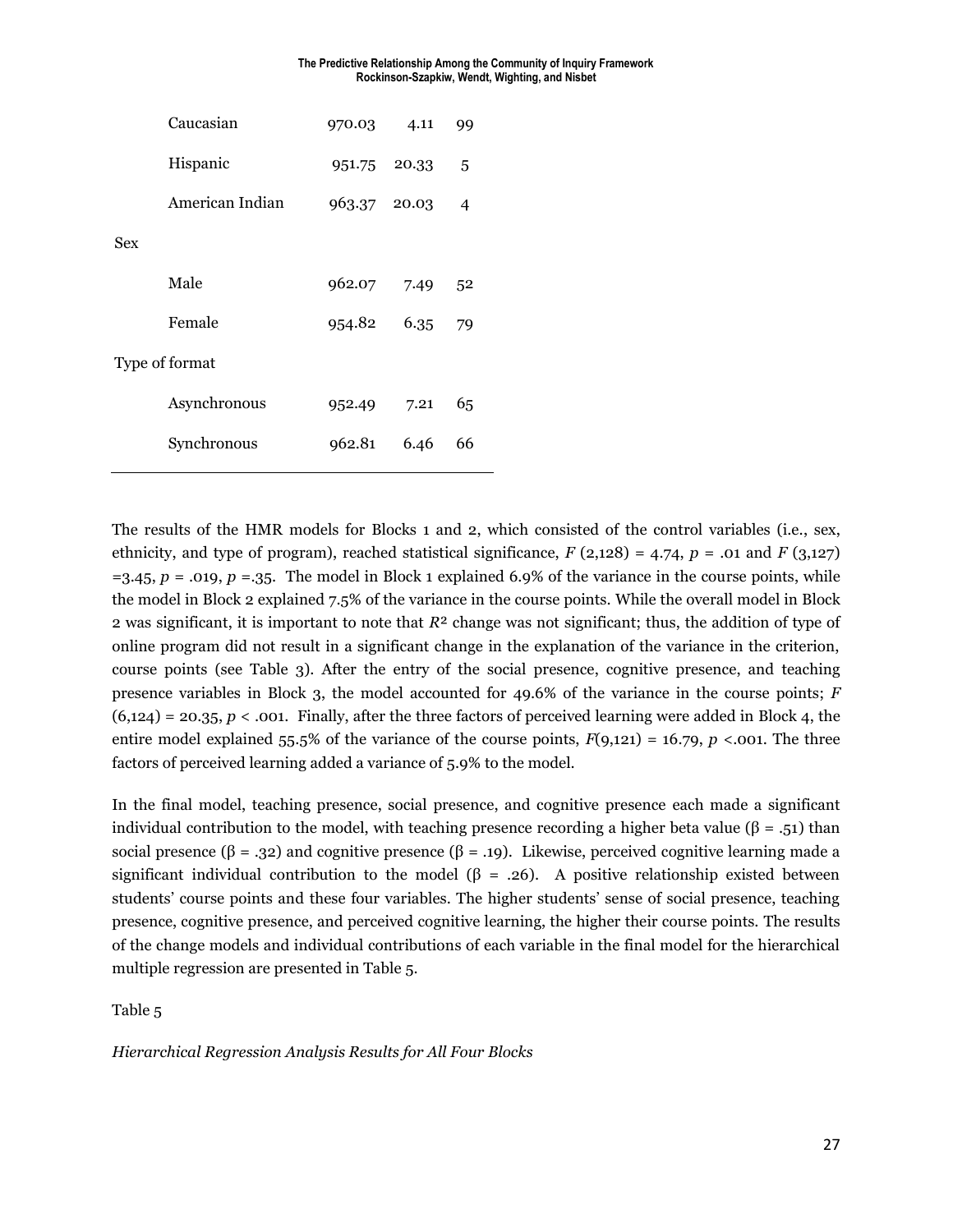|                             | $\mathbb{R}^2$ | $F$ Ratio for |                  |           |         |                  |                  |
|-----------------------------|----------------|---------------|------------------|-----------|---------|------------------|------------------|
|                             | Change         | $R2$ Change   | $\boldsymbol{B}$ | $\cal SE$ | $\beta$ | $\boldsymbol{t}$ | $\boldsymbol{p}$ |
| Block 1*                    | .069           | 4.74          |                  |           |         |                  | .01              |
| Block $2^*$                 | .006           | .87           |                  |           |         |                  | .35              |
| Block 3*                    | .421           | 34.53         |                  |           |         |                  | < .001           |
| Block $4^*$                 | .555           | 5.37          |                  |           |         |                  | .002             |
| <b>Sex</b>                  |                |               |                  |           |         |                  |                  |
|                             |                |               | $-0.80$          | 7.14      | .007    | $-.11$           | .91              |
| Ethnicity                   |                |               | $-10.82$         | 5.68      | $-0.13$ | $-1.90$          | .06              |
| <b>Course Format</b>        |                |               | 2.52             | 6.85      | .02     | .37              | .71              |
| Cognitive Presence*         |                |               |                  |           |         | 2.20             |                  |
| Social Presence*            |                |               | 1.55             | .703      | .19     |                  | .03              |
|                             |                |               | 3.85             | 1.02      | .32     | 3.77             | < .001           |
| Teaching Presence*          |                |               | 4.07             | .60       | .51     | 6.78             | < .001           |
| <b>Affective Learning</b>   |                |               | $-1.26$          | 1.30      | $-.08$  | $-0.99$          | .33              |
| <b>Psychomotor Learning</b> |                |               | $-0.84$          | 1.64      | $-.05$  | $-.51$           | .61              |
| Cognitive Learning*         |                |               | 3.22             | .89       | .26     | 3.60             | < .001           |

**The Predictive Relationship Among the Community of Inquiry Framework Rockinson-Szapkiw, Wendt, Wighting, and Nisbet**

*Note*. \* *p* < .05

## **Discussion**

The purpose of this study was to examine whether students' sense of community of inquiry and perceived learning predicted course points, while controlling for demographic variables and type of online course format. Consistent with the Community of Inquiry (CoI) theory and other research that formed the conceptual framework of this study, it was hypothesized that the predictor variables would significantly describe variance within course points. The results of this study clearly supported the foundational constructs of the community of inquiry (CoI) theory (Garrison et al., 2000) and the role of perceived learning to predict final course points. It is notable that the entire predictive model explained 55.6% of the variance in course points. Students with higher levels of perceived social presence, cognitive presence, and teaching presence had higher course scores. Likewise, perceived learning was also positively associated with students' course points.

While sequential modeling was not an element of design in this study, the findings do demonstrate that teaching presence was the strongest, individual predictor of course points. Thus, our study supported the findings of Shea and Bidjerano (2009) and Garrison and Cleveland-Innes (2005) that suggest social presence is not sufficient by itself to produce an effective online learning environment; teaching presence,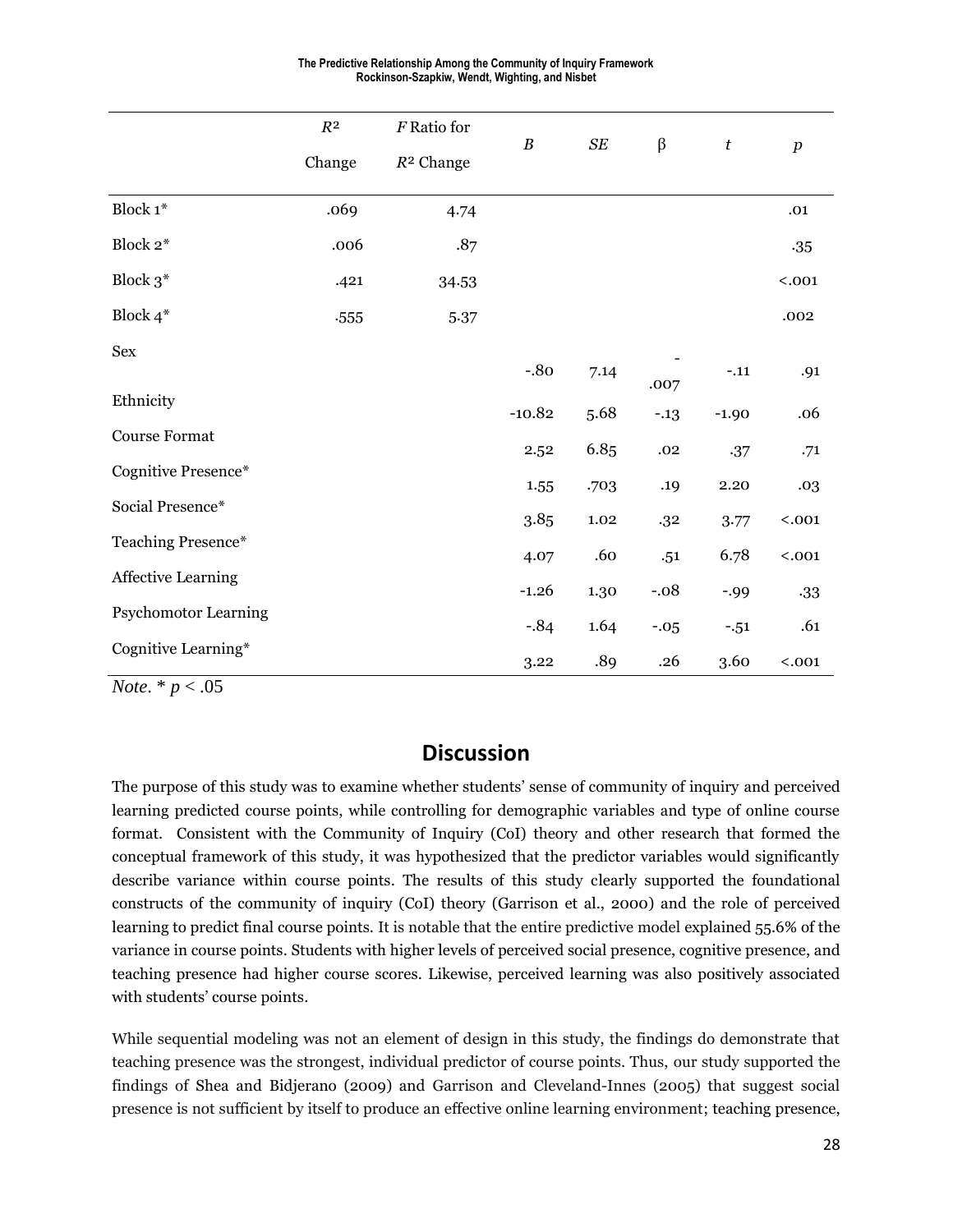complimentary with cognitive and social presence, is necessary for student learning. Teaching presence serves as the major influence that sets the tone for the overall learning experience (Garrison et al, 2010). Direct instruction provided through media-rich communications such as those utilized in this study responses to student questions and concerns via email, text messaging, discussion boards, blogs, Wikis, and video conferencing—is important for student learning. Given these results, the important role of the instructor is affirmed and the need for higher education institutions to develop well-structured online courses and train online faculty to instruct online learners using an approach that is personable, knowledgeable, and timely is suggested. Likewise, social presence may be enhanced through the facilitation of rich interaction among students, and cognitive presence may be supported by providing opportunities for collaboration and social construction of meaning (Swan et al., 2009).

Perceived learning was also determined to contribute significantly to the variance in students' course points when added to Model 3. Perceived cognitive learning was shown to individually contribute significantly to the variance among students' course points in the final model. This supports previous research that purports that student perceptions of learning and the course are positively related to learning outcomes (Kang et al., 2014; Russo & Benson, 2005). Thus, in tandem with the CoI, perceived learning also helps to provide a reliable model, with a sample large enough for good statistical power, for predicting student course points. The results of this study provide additional clarity regarding the nature of each of these variables and the importance of the role they play in online student success.

This study also considered individual and online delivery characteristics. While these characteristics only accounted for 7.5% of the variance in the course points, they suggest that individual demographics such as sex and ethnicity may have some influence on a student's success and experience in an online course. Further, consistent with inconclusive results about the influence of medium on online students' learning and community (Rockinson-Szapkiw, Baker, Neukrug, & Hanes 2012; Rubin et al., 2013), the addition of type of course to the model added variance, but not additional significant explanation of the variance in course points. This may be explained by the fact that at initial hiring, all faculty are trained to work with online learners using an approach that is personable, knowledgeable, and timely. There is a universitywide expectation and requirements for high levels of teacher presence. Specifically, in the MEd Teaching and Learning with Educational Technology and Online Instruction program, courses are designed to be highly interactive and are delivered using both synchronous and asynchronous technologies. These results and possible explanations suggest that the relationship between individual and online delivery characteristics and course points warrant further attention in future research.

## **Limitations**

As with any study, there are limitations. The results may not be generalizable to other populations, including other subject areas, grade levels, or populations with different racial and ethnic representations. Likewise, the results may not be generalizable to students enrolled in courses that utilize different communication media. Thus, further research is needed to determine how applicable the model presented in this study is to other populations and, additionally, how reliable the model is with these different populations. To further current understanding, additional research could also explore interventions to enhance students' levels of sense of community and perceived learning as well as teacher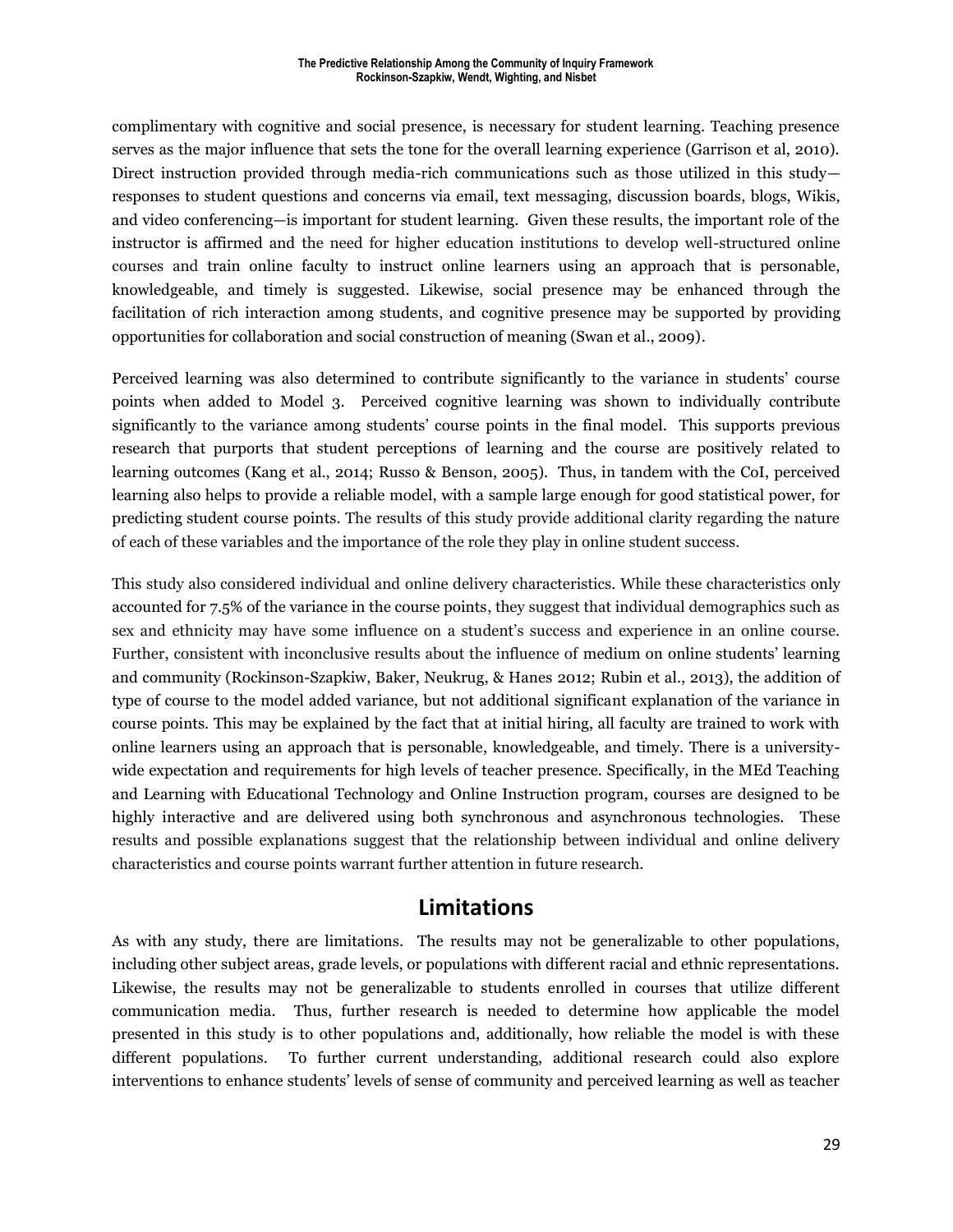presence in online courses and the effects of such interventions on student outcomes. Further research may also include expanded outcomes such as authentic assessments.

## **Implications**

Despite the limitations, the results provide several implications for online, graduate course designers and instructors. In initial design of online courses as well as online course redesign in graduate educational settings, the CoI framework may provide guidelines for the construction of the course. For specific guidelines and ideas on how to create and sustain CoI in online courses, course designers can consult Garrison's (2011) e-learning text. Each instrument used in this study is free and available to instructors; thus, course instructors may assess their students on elements in the model presented to determine areas where interventions are needed so that they can more appropriately tailor and offer opportunities to match student needs in regard to sense of community, teacher presence, and perceived learning; thus, providing opportunities to enhance students' opportunities for positive course outcomes.

Likewise, given that higher levels of CoI and higher levels of perceived learning lead to increased course grades in online courses, such as the courses utilized in this study, instructors can capitalize on the relationship by employing strategies that enhance teaching presence, social presence, cognitive presence, and students' perceptions of their own learning. For instance, deNoyelles, Zydney, and Chen (2014) recommend that instructors model social presence cues in order to enhance students' perceptions of social presence. Modeling social presence can include utilization of students' names and explicit student encouragement. Instructors can enhance teaching presence by providing "prompt, but modest instructor feedback" (deNoyelles et al., 2014, p. 159) or by integrating a peer facilitator. Cognitive presence can be enhanced the use of discussion prompts that require critical thinking (deNoyelles et al., 2014). Additionally, students' perceptions of their own learning can be increased by offering multiple opportunities for interactions among students (Richardson & Swan, 2003).

## **Conclusion**

While approximately half of the variance in course points were explained by the CoI factors and perceived learning, a large portion of the variance is left unexplained. Thus, researchers desiring to further study student learning outcomes in relation to the CoI framework and the other variables in this study, should consider building a more robust model and include other predictor or moderation variables such as learner and instructor variables (Hiltz & Shea, 2005), integration variables (Tinto, 1997), other forms of presence (Kang, et al., 2014), or online course variables. Given the limitation of the use of two courses and one program at a single university, this study should be replicated across universities in various disciplines to further empirically validate or add to the CoI model.

This study provided evidence that the CoI factors (cognitive presence, teaching presence, and social presence) and perceived learning significantly predicted online graduate students' course points. These findings provide further support that the CoI framework as well as perceived learning may provide a useful conceptual framework for both evaluating and explaining an effective online learning environment. The results add to the limited body of literature examining the relationship between the linear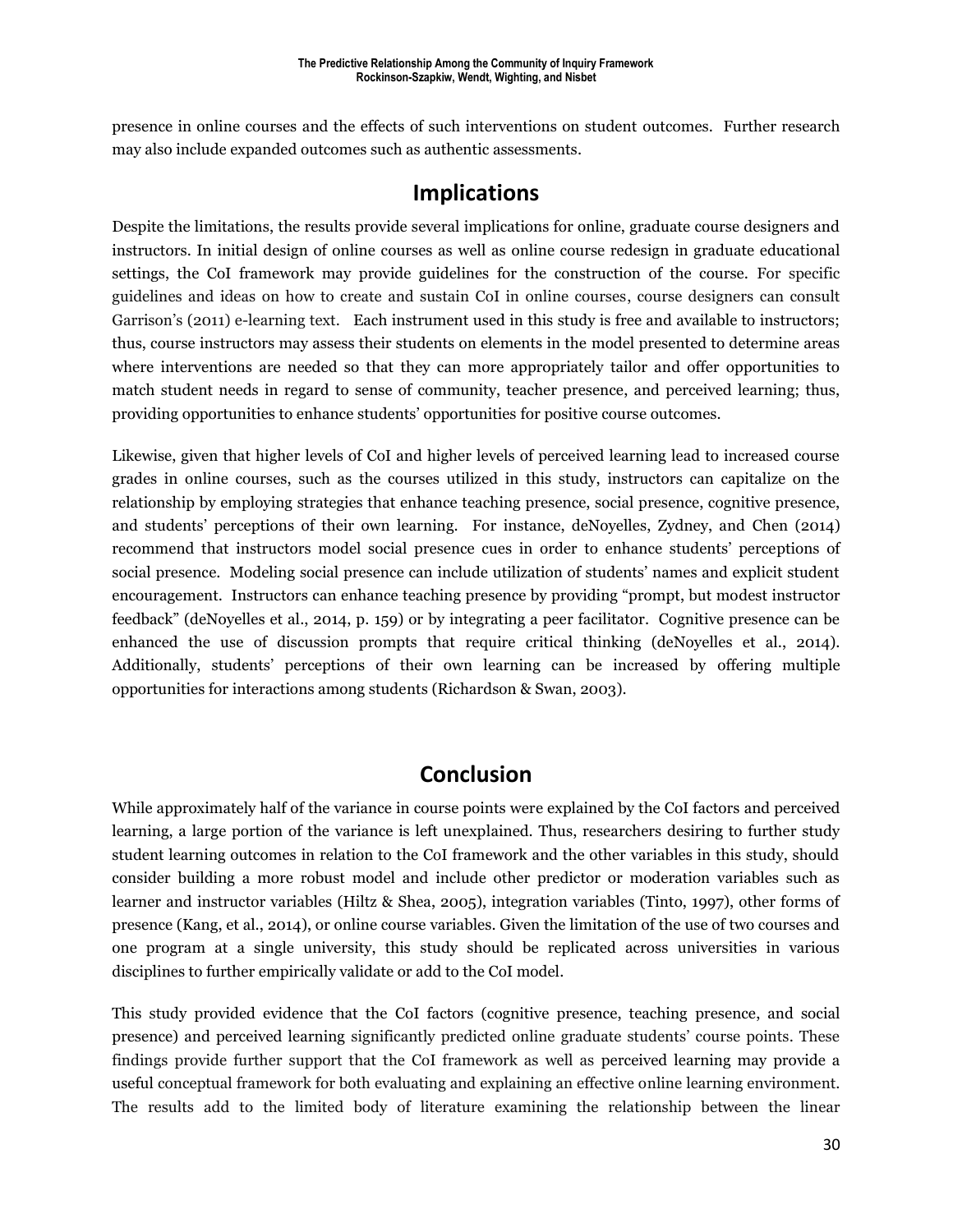combination of the elements of the study and student learning outcomes (Ho & Swan, 2007; Kim et al., 2014). It moved beyond the study of the predictive validity for the three CoI factors on perceived learning and satisfaction in online courses (Arbaugh, 2008) to actual learning outcomes (course points). These results provide implications for course designers and instructors who desire to provide a better online learning experience for their graduate students.

## References

- Akyol, Z., & Garrison, D. R. (2011). Understanding cognitive presence in an online and blended community of inquiry: Assessing outcomes and processes for deep approaches to learning. *British Journal of Educational Technology*, *42*(2), 233–250. <doi:10.1111/j.1467-8535.2009.01029.x>
- Arbaugh, J. B. (2008). Does the community of inquiry framework predict outcomes in online MBA courses? *International Review of Research in Open and Distance Learning, 9*. Retrieved from <http://www.irrodl.org/index.php/irrodl/article/viewArticle/490/1045>
- Arbaugh, J. B., Cleveland-Innes, M., Diaz, S. R., Garrison, D. R., Ice, P., Richardson, J. C., & Swan, K. P. (2008). Developing a Community of Inquiry instrument: Testing a measure of the COI framework using a multi-institutional sample. *Internet and Higher Education*, *11*(3–4), 133–136.
- Arbaugh, J. B., & Hwang, A. (2006). Does "teaching presence" exist in online MBA courses? *The Internet and Higher Education, 9*(1), 9-21
- Astin, A.W. (1985). *Achieving educational excellence.* San Francisco: Jossey-Bass.
- Astin, A.W. (1993). *What matters in college: Four critical years revisited.* San Francisco: Jossey-Bass.
- Baturay, M. H. (2011). Relationships among sense of classroom community, perceived cognitive learning and satisfaction of students at an e-learning course. *Interactive Learning Environments*, *19*(5), 563–575.
- Bloom, B. S. (1956). *Taxonomy of educational objectives, handbook I: The cognitive domain*. New York, NY: David McKay.
- deNoyelles, A., Zydney, J. M., & Chen, B. (2014). Strategies for creating a community of inquiry through online asynchronous discussions. *Journal of Online Learning and Teaching*, *10*(1), 153–165.
- Garrison, D. R. (2011). E-learning in the 21st century: A framework for research and practice (2<sup>nd</sup> ed.). New York, NY: Routledge.
- Garrison, D. R., Anderson, T., & Archer, W. (2000). Critical inquiry in a text-based environment: Computer conferencing in higher education. *Internet and Higher Education*, *2*(3), 87–105.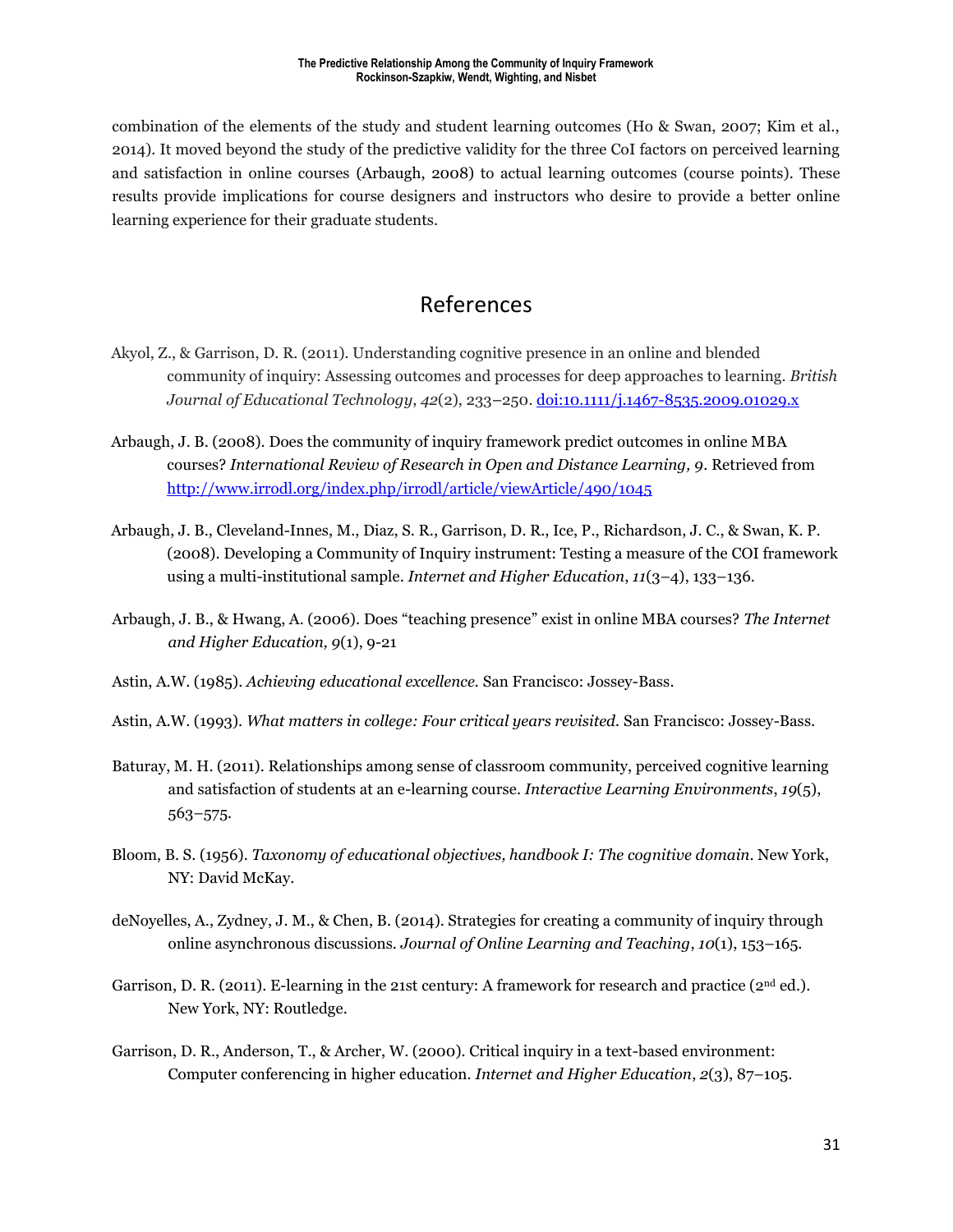- Garrison, D. R., Anderson, T., & Archer, W. (2010). The first decade of the community of inquiry framework: A retrospective. *Internet and Higher Education*, *135*, 5–9.
- Garrison, D. R., & Archer, W. (2000). *A transactional perspective on teaching and learning: A framework for adult and higher education*. UK: Emerald.
- Garrison, D. R., & Cleveland-Innes, M. (2005). Facilitating cognitive presence in online learning: Interaction is not enough. *American Journal of Distance Education, 19*(3), 133−148.
- Glynn, T. (1981). Psychological sense of community: Measurement and application. *Human Relations*, *34*(7), 789–81.
- Gunawardena, C., & Zittle, F. (1997). Social presence as a predictor of satisfaction within a computer mediated conferencing environment. *American Journal of Distance Education, 11*(3), 8−26.
- Hiltz, S. R., & Shea, P. (2005). The student in the online classroom. In S. R. Hiltz & R. Goldman (Eds.) Learning together online: Research on asynchronous learning networks (pp. 145-168). Mahwah, NJ.: Lawrence Erlbaum Publishers.
- Ho, C. H., & Swan, K. (2007). Evaluating online conversation in an asynchronous learning environment: An application of Grice's cooperative principle. *The Internet and Higher Education, 10,* 3-14.
- Kang, M., Liw, B. T., Kim, J., & Park, Y. (2014). Learning presence as a predictor of achievement and satisfaction in online learning environments. *International Journal on E-Learning*, *13*(2), 193– 208.
- Kim, C., Park S., & Cozart, J. (2014). Affective and motivational factors of learning in online mathematics courses. *British Journal of Educational Technology 45*(1), 171-185
- King, P., & Witt, P. (2009). Teacher immediacy, confidence testing, and the measurement of cognitive learning. *Communication Education*, *58*(1), 110–123.
- McMillan, D. W. (1996). Sense of community. *Journal of Community Psychology*, *24*(4), 315–325.
- McMillan, D. W., & Chavis, D. M. (1986). Sense of community: A definition and theory. *Journal of Community Psychology*, *14*, 6–23.
- Moore, M. G. (1989). Three types of interaction. *The American Journal of Distance Education, 3*(2), 1–6.
- Pace, C. R. (1990). *The undergraduates: A review of their activities and progress in college in the 1980's*. Los Angeles, CA: Center for the Study of Evaluation, University of California, Los Angeles.
- Pascarella, E. T., & Terenzini, P. T. (2005). *How college affects students: A third decade of research.* San Francisco: Jossey-Bass.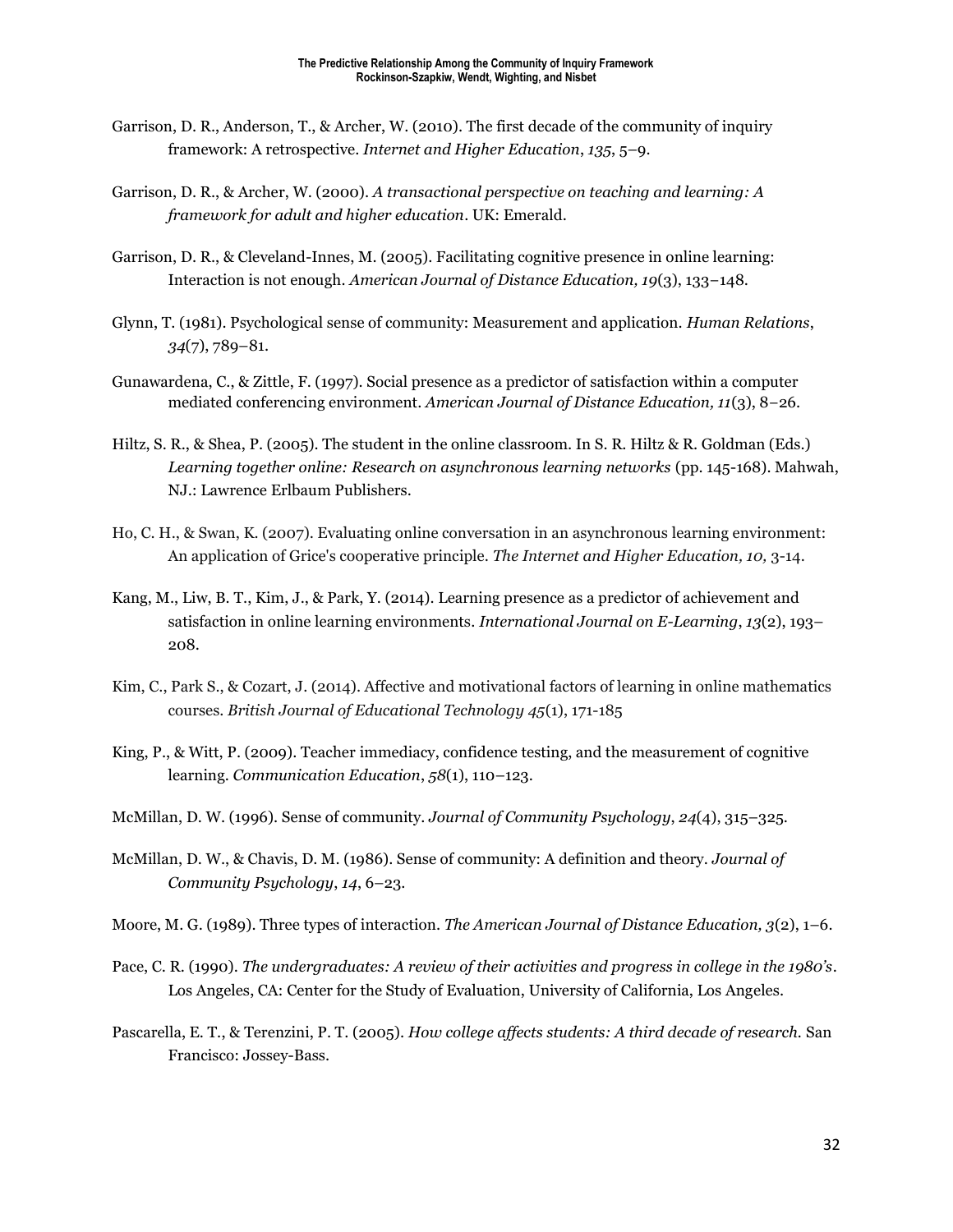- Richardson, J. C., & Swan, K. (2003). Examining social presence in online courses in relation to students' perceived learning and satisfaction. *Journal of Asynchronous Learning Networks*, *7*(1), 68–88.
- Richmond, V. P., Gorham, J. S., & McCroskey, J. C. (1987). The relationship between selected immediacy behaviors and cognitive learning. In M. McLaughlin (Ed.), *Communication Yearbook 10* (pp. 574–590). Beverly Hills, CA: Sage.
- Rodriguez, J. L., Plax, T. G., & Kearney, P. (1996). Clarifying the relationship between teacher nonverbal immediacy and student cognitive learning: Affective learning as the central causal mediator. *Communication Education*, *45*, 293–305.
- Rockinson-Szapkiw, A. J. (2012). The influence of computer-mediated communication systems on community. *e-Learning & Digital Media, 9*(1), 83-95. Retrieved from [http://www.wwwords.co.uk/elea/content/pdfs/9/issue9\\_1.asp](http://www.wwwords.co.uk/elea/content/pdfs/9/issue9_1.asp)
- Rockinson-Szapkiw, A. J., Baker, J. D., Neukrug, E., & Hanes, J. (2010). The efficacy of computer mediated communication technologies to augment and to support effective online counselor educatio*n*. *Journal of Technology in Human Services, 28*(3), 161-177.
- Rovai, A. P. (2002). Development of an instrument to measure classroom community. *Internet and Higher Education*, *5*(3), 197–211.
- Rovai, A. P., Wighting, M. J., Baker, J. D., & Grooms, L. D. (2009). Development of an instrument to measure perceived cognitive, affective, and psychomotor learning in traditional and virtual classroom higher education settings. *Internet and Higher Education*, *12,* 7–13.
- Royal, M. A., & Rossi, R. J. (1997). *Schools as communities*. Eugene, OR: ERIC Clearinghouse on Educational Management. (ERIC Document Reproduction Service No. ED405641).
- Rubin, B., Fernandes, R., & Avgerinou, M. D. (2013). The effects of technology on the Community of Inquiry and satisfaction with online courses. *Internet and Higher Education*, *17*, 48–57. <doi:10.1016/j.iheduc.2012.09.006>
- Russo, T., & Benson, S. (2005). Learning with invisible others: Perceptions of online presence and their relationship to cognitive and affective learning. *Educational Technology & Society*, *8*(1), 54–62.
- Shea, P., & Bidjerano, T. (2009). Community of inquiry as a theoretical framework to foster "epistemic engagement" and "cognitive presence" in online education. *Computers and Education*, *52*(3), 543–553.
- Shea, P., Hayes, S., Uzuner Smith, S., Vickers, J., Bidjerano, T., Pickett, A., … Jian, S. (2012). Learning presence: Additional research on a new conceptual element within the Community of Inquiry (CoI) framework. *Internet and Higher Education*, *15*, 89–95.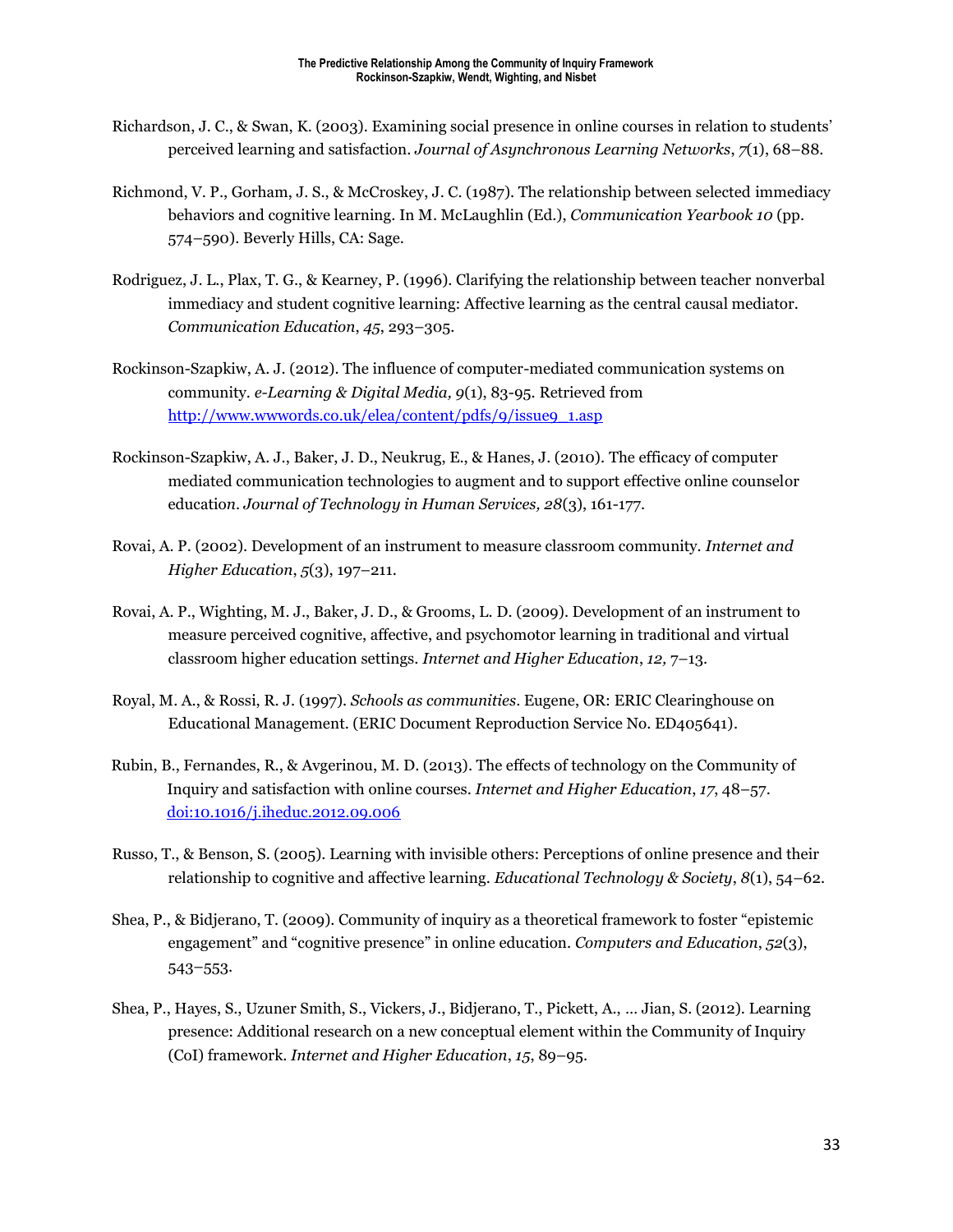- Shea, P., Gozza-Cohen, M., Uzuner, S., Mehta, R, Valentinova Valtcheva, A., Hayes, S., & Vickers, J. (2011). The community of inquiry framework meets the SOLO taxonomy: A process-product model of online learning. *Educational Media International*, *48*(2), 101–113.
- Stein, D. S., Wanstreet, C. E., Calvin, J., Overtoom, C., & Wheaton, J. E. (2005). Bridging the transactional distance gap in online learning environments. *American Journal of Distance Education 19*(2), 105–118.
- Stodel, E. J., Thompson, T. L. & MacDonald, C. J. (2006). Learners' perspective on what is missing from online learning: interpretation through the community of inquiry framework. *International Review of Research in Open and Distance Learning, 7*(3), 1-24.
- Strike, K. A. (2004). Community, the missing element of school reform: Why schools should be more like congregations than banks. *American Journal of Education*, *110*, 215–232.
- Swan, K., Garrison, D. R., & Richardson, J. C. (2009). A constructivist approach to online learning: The Community of Inquiry framework. In C. R. Payne (Ed.), *Information technology and constructivism in higher education: Progressive learning frameworks* (pp. 43–57). Hershey, PA: IGI Global.
- Tinto, V. (1997). Colleges as communities: Exploring the educational character of student persistence. Journal of Higher Education, *68(6)*, 599-623.Wanstreet, C. E., & Stein, D. S. (2011). Presence over time in synchronous communities of inquiry. *American Journal of Distance Education*, *25*(3), 162–177.
- Warner**,** R.M. (2013**)** *Applied statistics: From bivariate through multivariate techniques*. SAGE Publications, Thousand Oaks.
- Whipp, J. L., & Lorentz, R. A. (2009). Cognitive and social help giving in online teaching: An exploratory study. *Educational Technology and Research Development*, *57*, 169–192.
- Wighting, M., Nisbet, D., & Rockinson-Szapkiw, A. J. (2013). Measuring sense of community and academic learning in graduate education. *Interdisciplinary Educational Studies, 7*(1), 1-8.
- Williams, E. A., Duray, R., & Reddy, V. (2006). Teamwork orientation, group cohesiveness, and student learning: A study of the use of teams in online distance education. *Journal of Management Education, 30*(4), 592-616.
- Woods, Jr. R. H., & Baker, J.D. (2004). Interaction and immediacy in online learning. *International Review of Research in Open and Distance Learning, 5*(2), 1-10.